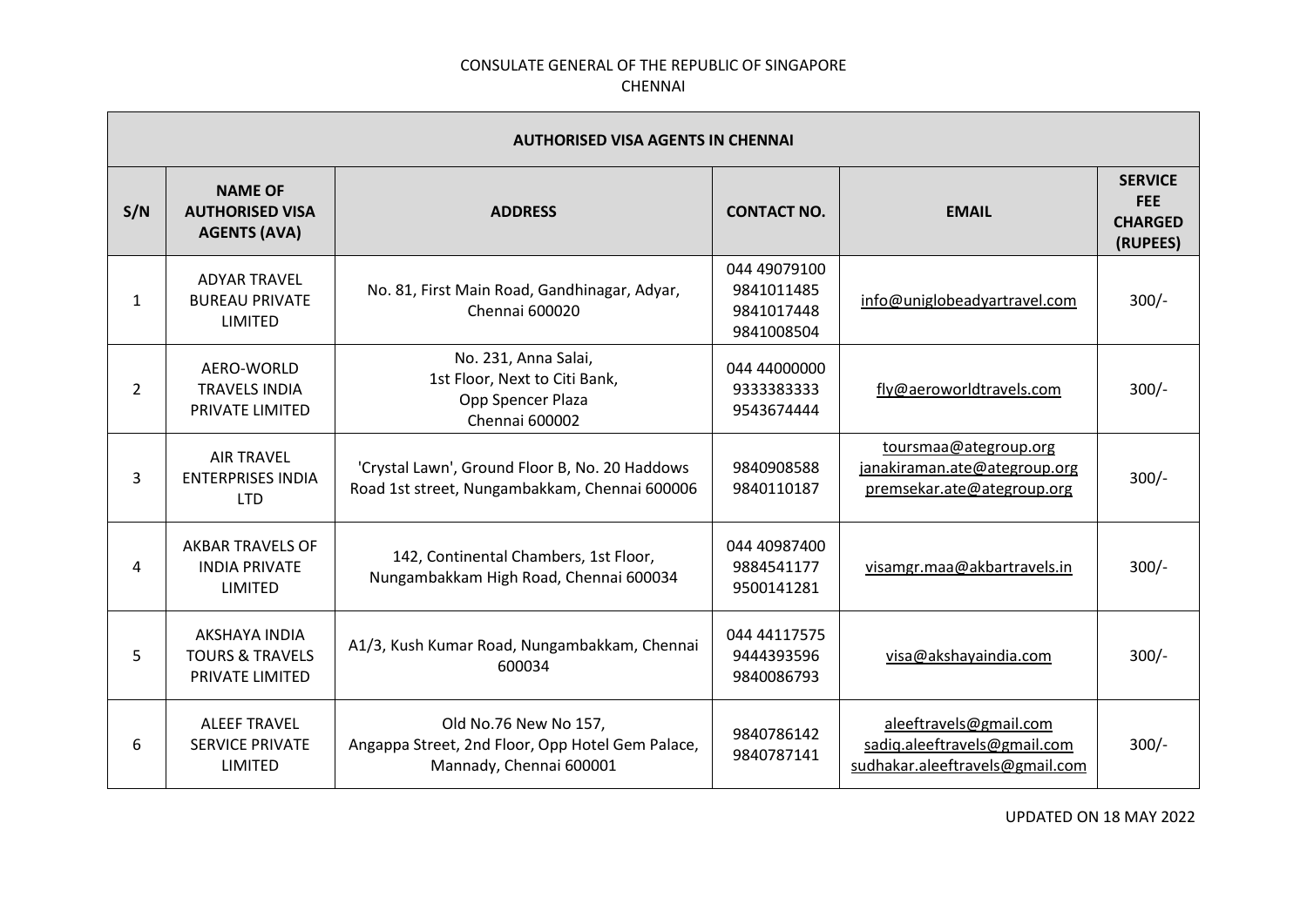|                | <b>AUTHORISED VISA AGENTS IN CHENNAI</b>                              |                                                                                                                    |                                            |                             |                                                            |  |
|----------------|-----------------------------------------------------------------------|--------------------------------------------------------------------------------------------------------------------|--------------------------------------------|-----------------------------|------------------------------------------------------------|--|
| S/N            | <b>NAME OF</b><br><b>AUTHORISED VISA</b><br><b>AGENTS (AVA)</b>       | <b>ADDRESS</b>                                                                                                     | <b>CONTACT NO.</b>                         | <b>EMAIL</b>                | <b>SERVICE</b><br><b>FEE</b><br><b>CHARGED</b><br>(RUPEES) |  |
| $\overline{7}$ | ARUNLEKHA TRAVELS                                                     | 20, Club Road East, Shenoy Nagar, Chennai 600030                                                                   | 9884714462<br>9940017616<br>26643520/21    | arunlekhatravel@hotmail.com | $300/-$                                                    |  |
| 8              | <b>CASIO AIR TRAVELLS</b><br>PRIVATE LIMITED                          | No 29, II Floor 343, Triplicane High Road, Chennai<br>600005                                                       | 044 28589393<br>044 28589394<br>9841099104 | casioairtravells@yahoo.com  | $300/-$                                                    |  |
| 9              | <b>DEEPA TRAVELS</b><br>(MADRAS) PRIVATE<br><b>LIMITED</b>            | No 3 Sardar Patel Road, Adyar, Chennai 600020                                                                      | 044 24450086<br>9841739279                 | deepatravels@hotmail.com    | $300/-$                                                    |  |
| 10             | <b>DIANA WORLD</b><br>TRAVEL PVT LTD                                  | 'Ceebros Centre' No 39/45, Montieth Road,<br>Egmore, Chennai 600008                                                | 044 42084020<br>044 28525497<br>9840654254 | travel@diana.in             | $300/-$                                                    |  |
| 11             | <b>EAST COAST TOURS</b>                                               | OEC Complex, New No 231 (Old No 111) 2nd Floor<br>Linghi Chetty Street, Chennai 600001<br>Next to Masjid-E-Maamoor | 8190011000<br>9840995457<br>044 42133388   | eastcoasttours1@gmail.com   | $300/-$                                                    |  |
| 12             | <b>EMBASSY TRAVEL &amp;</b><br><b>TOURS PRIVATE</b><br><b>LIMITED</b> | No.23, Thanikachalam Road, T Nagar, Chennai<br>600017                                                              | 9840073366<br>9941136329                   | info@embassy-travels.com    | $300/-$                                                    |  |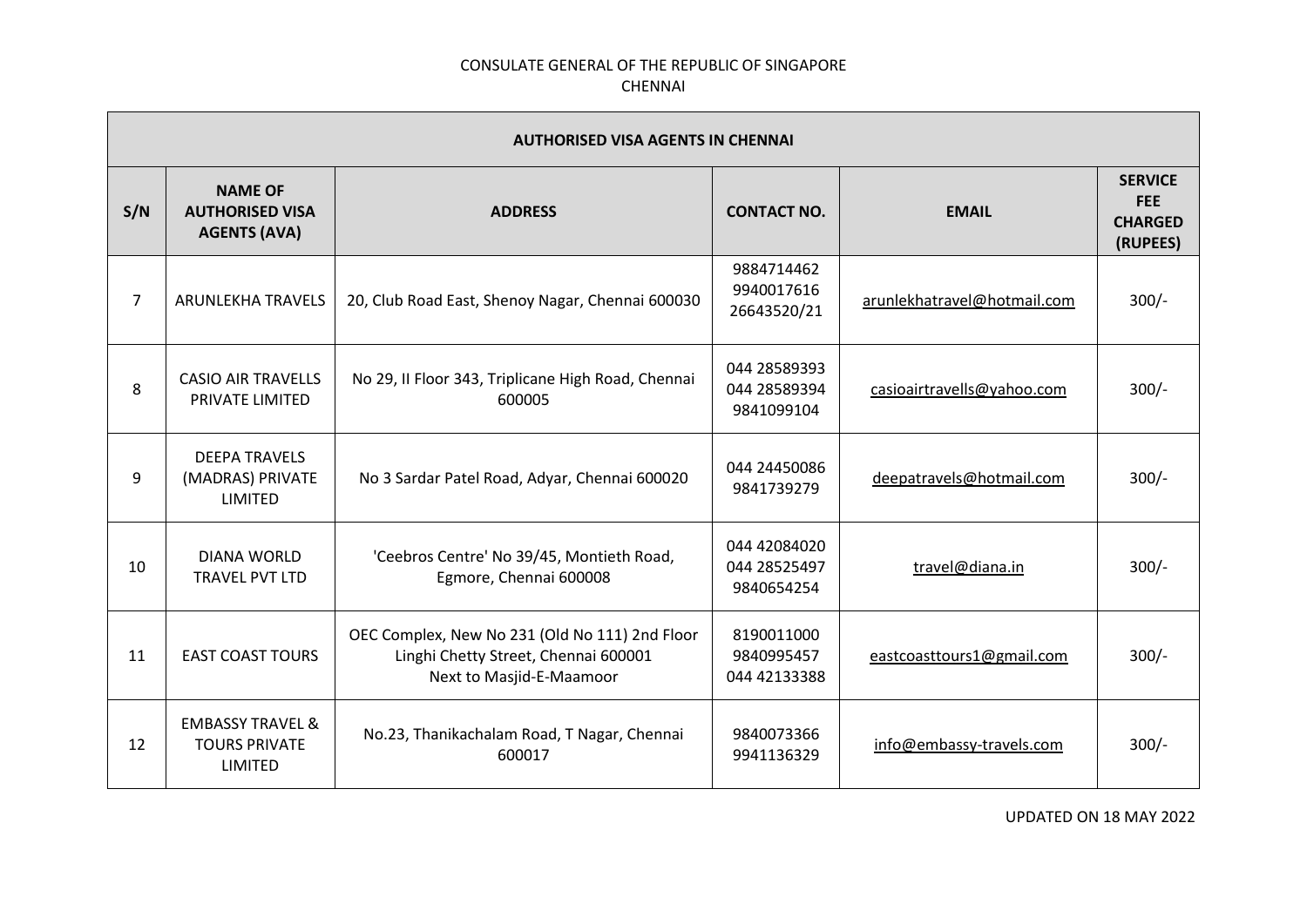|     | <b>AUTHORISED VISA AGENTS IN CHENNAI</b>                                |                                                                                                                            |                                                                          |                                                                             |                                                            |  |
|-----|-------------------------------------------------------------------------|----------------------------------------------------------------------------------------------------------------------------|--------------------------------------------------------------------------|-----------------------------------------------------------------------------|------------------------------------------------------------|--|
| S/N | <b>NAME OF</b><br><b>AUTHORISED VISA</b><br><b>AGENTS (AVA)</b>         | <b>ADDRESS</b>                                                                                                             | <b>CONTACT NO.</b>                                                       | <b>EMAIL</b>                                                                | <b>SERVICE</b><br><b>FEE</b><br><b>CHARGED</b><br>(RUPEES) |  |
| 13  | <b>FCM TRAVEL</b><br><b>SOLUTIONS (INDIA)</b><br><b>PRIVATE LIMITED</b> | 4 <sup>th</sup> Floor Kochar Globe, South Phase<br>Ambedkar Nagar,<br>SIDCO Industrial Estate, Guindy,<br>Chennai - 600032 | 044 69001500<br>9840957559<br>9840957535                                 | manigandan.jayachandran@in.fc<br>m.travel<br>gopaala.krishnan@in.fcm.travel | $300/-$                                                    |  |
| 14  | <b>FOURWAYS TRAVEL</b><br>& TOURS PRIVATE<br><b>LIMITED</b>             | Sakthi Towers, Old No.766, New No.178, 3rd Floor,<br>2nd Phase, Anna Salai, Chennai 600002                                 | 9941013610<br>9841076343                                                 | chennaifourways@gmail.com                                                   | $300/-$                                                    |  |
| 15  | <b>FRIENDS AGENCY</b>                                                   | Hotel Singapore Complex, No 20, Kennet Lane,<br>Egmore, Chennai 600008                                                     | 044 42690715<br>9884079760<br>9884079750                                 | friends agency@yahoo.com                                                    | $300/-$                                                    |  |
| 16  | <b>GREAT WINGS</b><br><b>TRAVELS PRIVATE</b><br>LIMITED                 | Hotel Ambassador Pallava, Shop No. 1,<br>No. 30 Montieth Road, Egmore, Chennai 600008                                      | 044 42147786<br>9443314478<br>9443305678                                 | greatwings maa@yahoo.com                                                    | $300/-$                                                    |  |
| 17  | <b>IND TRUST TRAVELS</b><br>& CARGO<br>P LTD                            | Balaji Towers No 9/10, Thiru Vi Ka Road, 2 <sup>nd</sup> floor<br>(Opp. Sathyam theatre), Royapettah, Chennai<br>600014    | 9884196661<br>9500124661<br>044 28550258<br>044 28551281<br>044 28418073 | indtrusttravels@gmail.com                                                   | $300/-$                                                    |  |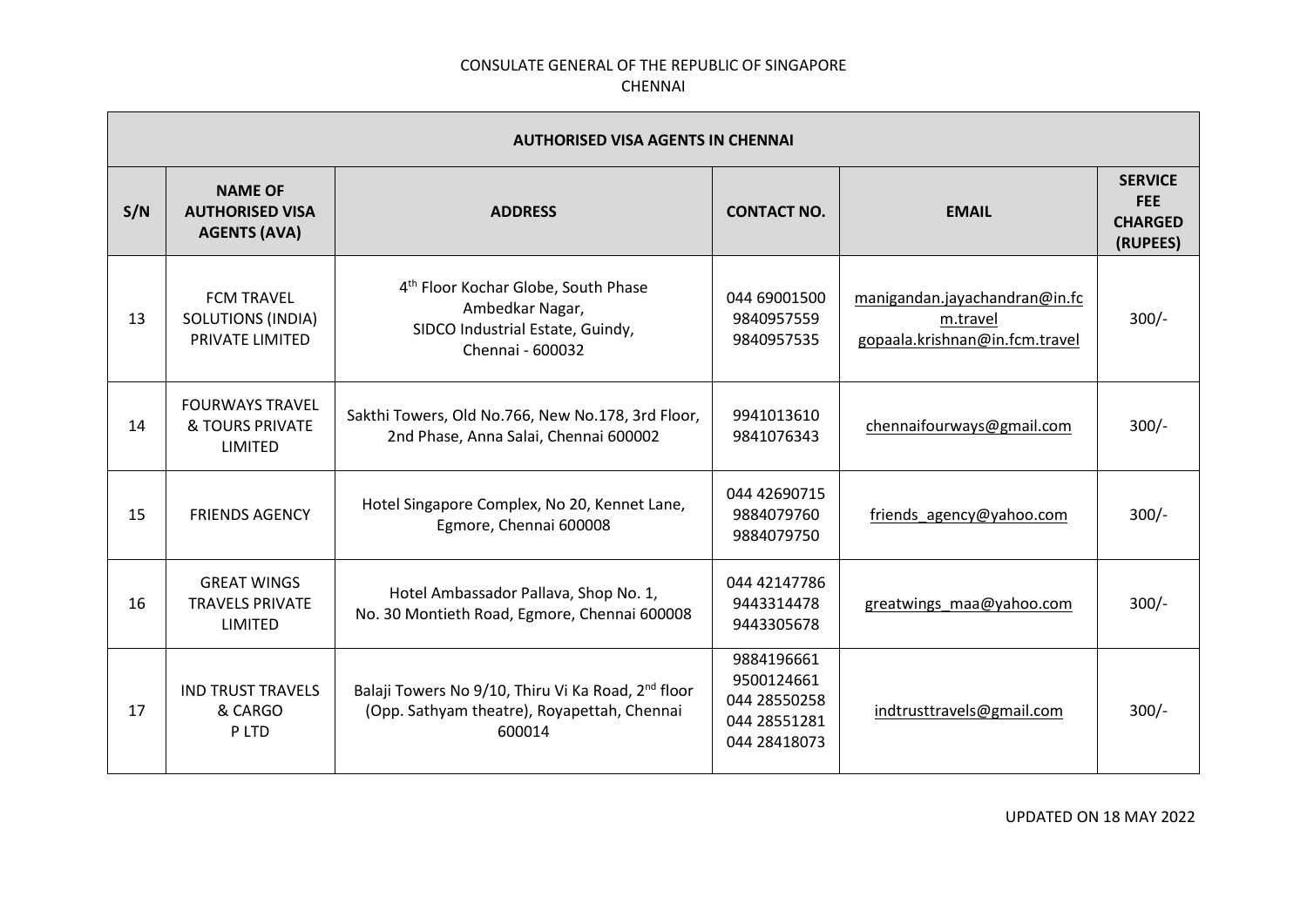| <b>AUTHORISED VISA AGENTS IN CHENNAI</b> |                                                                       |                                                                                                                    |                                                          |                                                     |                                                            |  |
|------------------------------------------|-----------------------------------------------------------------------|--------------------------------------------------------------------------------------------------------------------|----------------------------------------------------------|-----------------------------------------------------|------------------------------------------------------------|--|
| S/N                                      | <b>NAME OF</b><br><b>AUTHORISED VISA</b><br><b>AGENTS (AVA)</b>       | <b>ADDRESS</b>                                                                                                     | <b>CONTACT NO.</b>                                       | <b>EMAIL</b>                                        | <b>SERVICE</b><br><b>FEE</b><br><b>CHARGED</b><br>(RUPEES) |  |
| 18                                       | <b>INTERNATIONAL</b><br><b>TRAVEL HOUSE</b><br><b>LIMITED</b>         | Sona Complex, 7 <sup>th</sup> Avenue, New no:12, Old no:1,<br>52 <sup>nd</sup> Street, Ashok Nagar, Chennai-600008 | 9884098093<br>9884552470                                 | visamaa@ith.co.in                                   | $300/-$                                                    |  |
| 19                                       | <b>KERALA TRAVELS</b><br><b>INTER SERVE LIMITED</b>                   | 55, Montieth Road, 1st Floor, C3, Embassy Towers,<br>Egmore, Chennai 600008                                        | 9841059000<br>9841043263<br>044 28411208<br>044 28410523 | raju@ktinterserve.com<br>chennai@ktinterserve.com   | $300/-$                                                    |  |
| 20                                       | <b>LAKSHMI TRAVEL</b><br><b>AGENCY</b><br>(TRICHY) PRIVATE<br>LIMITED | No 42/4, Sindur Plaza, 1st<br>Floor Montieth Road, Egmore,<br><b>Chennai 600008</b>                                | 044 28554694<br>9655996647<br>9176121939<br>9884456155   | try Ita@yahoo.com                                   | $300/-$                                                    |  |
| 21                                       | <b>MAANAS SAROVER</b><br><b>TOURS AND TRAVELS</b><br>PRIVATE LIMITED  | New No 72, 2 <sup>nd</sup> Floor, Halls Road, Egmore, Chennai<br>600008                                            | 9840067994<br>9884716494<br>044 42148398                 | maanassarover@hotmail.com                           | $300/-$                                                    |  |
| 22                                       | <b>MADURA TRAVEL</b><br><b>SERVICE PRIVATE</b><br><b>LIMITED</b>      | New No 25/3<br>Gandhi Irwin Road, Egmore, Chennai 600008                                                           | 9841078675<br>9092949494                                 | india@maduratravel.com<br>sriharan@maduratravel.com | $300/-$                                                    |  |
| 23                                       | <b>MAGELLAN TRAVEL</b><br><b>SERVICES PRIVATE</b><br><b>LIMITED</b>   | G.C, 'Asirwad', 3 McNichols Road<br>Chetpet, Chennai 600031                                                        | 044-28363747<br>9840353016                               | info@magellan.net.in                                | $300/-$                                                    |  |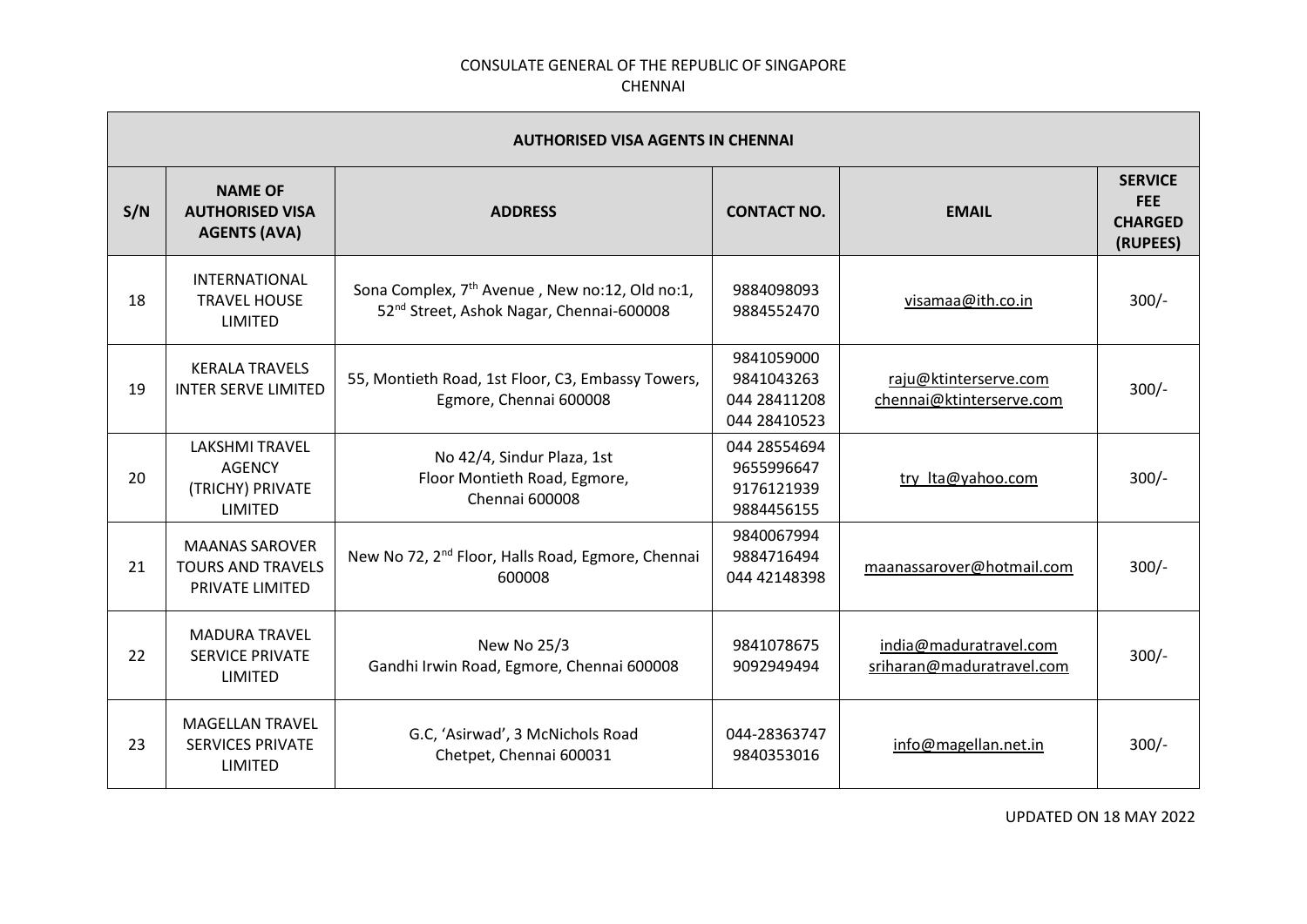| <b>AUTHORISED VISA AGENTS IN CHENNAI</b> |                                                                            |                                                                                                  |                                                        |                         |                                                            |  |
|------------------------------------------|----------------------------------------------------------------------------|--------------------------------------------------------------------------------------------------|--------------------------------------------------------|-------------------------|------------------------------------------------------------|--|
| S/N                                      | <b>NAME OF</b><br><b>AUTHORISED VISA</b><br><b>AGENTS (AVA)</b>            | <b>ADDRESS</b>                                                                                   | <b>CONTACT NO.</b>                                     | <b>EMAIL</b>            | <b>SERVICE</b><br><b>FEE</b><br><b>CHARGED</b><br>(RUPEES) |  |
| 24                                       | <b>NEW SUN</b><br>INTERNATIONAL<br><b>TRAVEL AGENCY</b>                    | 17, Shop no 13 & 14 Stonedge Towers, 1st Avenue,<br>Ground Floor,<br>Ashok Nagar, Chennai 600083 | 9677009680<br>9677009673<br>044<br>2379671/72/73       | nsivisa@yahoo.com       | $300/-$                                                    |  |
| 25                                       | <b>ORVILLETRAVELS</b>                                                      | 10, Taas Mahal Montieth Road<br>Egmore, Chennai 600008                                           | 9841188411<br>044 28587001                             | orvilletravel@yahoo.com | $300/-$                                                    |  |
| 26                                       | <b>PEGASUS TRAVELS &amp;</b><br><b>TOURS PRIVATE</b><br><b>LIMITED</b>     | Elcanso Building, 1st Floor, 10<br>Casa Major Road, Egmore,<br>Chennai 600008                    | 9841018235<br>9840029881                               | pegvisa@gmail.com       | $300/-$                                                    |  |
| 27                                       | <b>PREVEEN AIR</b><br><b>TRAVELS PRIVATE</b><br>LIMITED                    | Preveen Towers,<br>First Floor, No.42/39, P. P. Street, Anna Salai,<br>Chennai - 600086          | 044 24322472<br>/73/74/75<br>9940144208<br>86810 77766 | preveenair@gmail.com    | $300/-$                                                    |  |
| 28                                       | <b>RIYA TRAVEL &amp;</b><br><b>TOURS (INDIA)</b><br><b>PRIVATE LIMITED</b> | T9, 3 <sup>rd</sup> Floor, Alsa Mall, Montieth Road,<br>Egmore, Chennai 600008                   | 044 40850000<br>9940638806<br>9940380326<br>9500057005 | info.maa@riya.travel    | $300/-$                                                    |  |
| 29                                       | <b>SAFIYA TRAVEL</b><br><b>SERVICES</b>                                    | C M Plaza, Old No. 34, Harris Road<br>Pudupet Chennai 600002                                     | 9840045666<br>9444013207                               | niztravel@gmail.com     | $300/-$                                                    |  |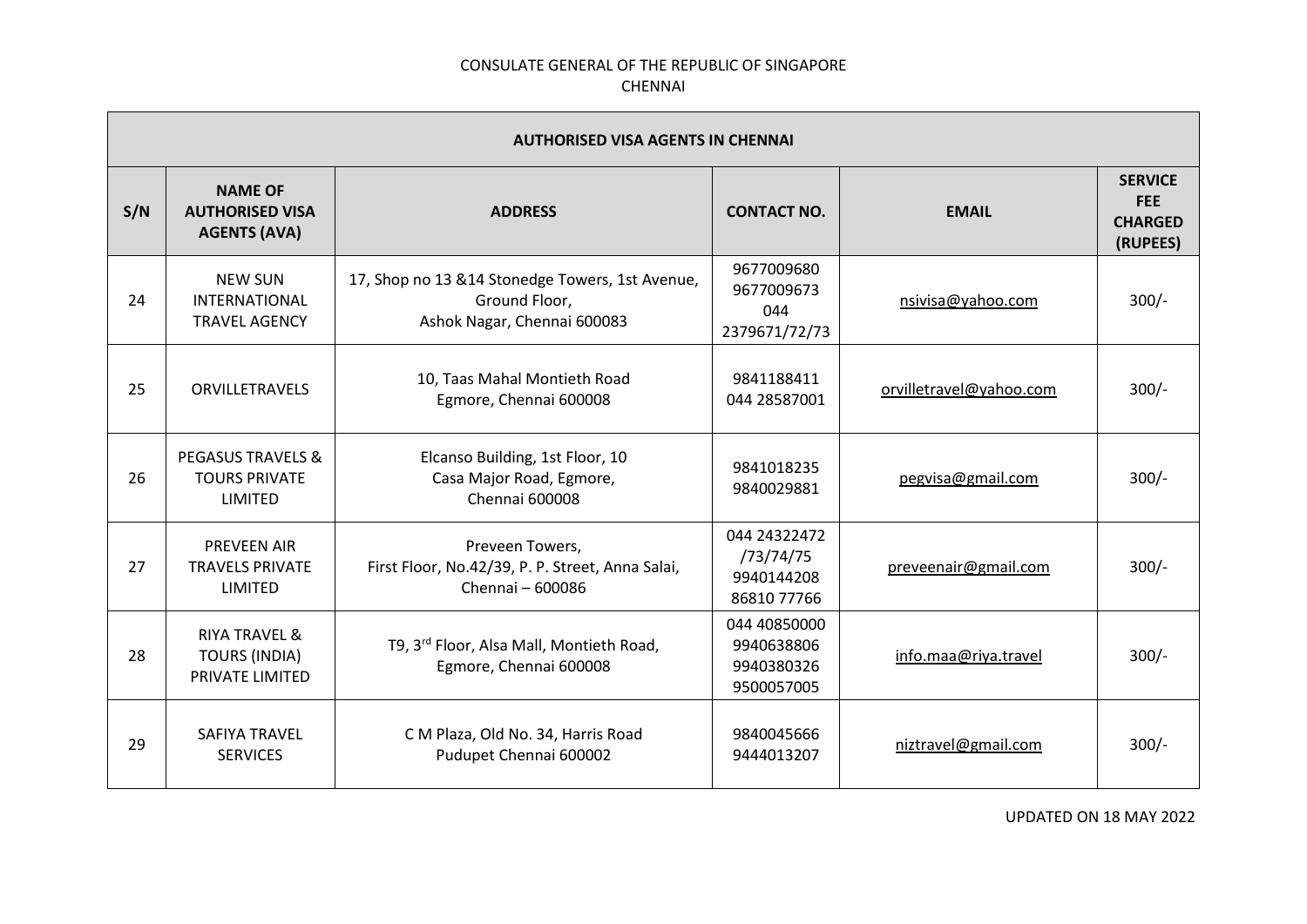| <b>AUTHORISED VISA AGENTS IN CHENNAI</b> |                                                                  |                                                                                  |                                              |                                                                             |                                                            |  |
|------------------------------------------|------------------------------------------------------------------|----------------------------------------------------------------------------------|----------------------------------------------|-----------------------------------------------------------------------------|------------------------------------------------------------|--|
| S/N                                      | <b>NAME OF</b><br><b>AUTHORISED VISA</b><br><b>AGENTS (AVA)</b>  | <b>ADDRESS</b>                                                                   | <b>CONTACT NO.</b>                           | <b>EMAIL</b>                                                                | <b>SERVICE</b><br><b>FEE</b><br><b>CHARGED</b><br>(RUPEES) |  |
| 30                                       | <b>SILVER SKIES</b><br><b>INTERNATIONAL</b>                      | 15 Deshbandu Plaza, 47 Whites Road, Royapettah,<br>Chennai 600014                | 9840960702<br>9840960708                     | silskies@hotmail.com<br>silverskies intl@hotmail.com                        | $300/-$                                                    |  |
| 31                                       | <b>SKYLINK AIR TRAVELS</b><br>PRIVATE LIMITED                    | No. 19 Dera Venkatasamy Street Chepauk,<br>Triplicane,<br><b>Chennai 600005</b>  | 044 42108699<br>044 28518341<br>044 43033368 | skylink1987@gmail.com                                                       | $300/-$                                                    |  |
| 32                                       | <b>STAR ASIA TOURS &amp;</b><br><b>TRAVELS</b>                   | No 17/1, P V Rajamannar Salai, Vijayaragavapuram,<br>Saligramam, Chennai 600093. | 044 45588987<br>9884153358<br>9884462786     | starasiatours@yahoo.co.in                                                   | $300/-$                                                    |  |
| 33                                       | <b>TC VISA SERVICES</b><br>(INDIA) LIMITED                       | No.43/19, South Boag Road, Chevalier Shivaji<br>Ganesan Road, Chennai 600017     | 044<br>40825200/26/2<br>7/28<br>9840025038   | visa@tcvsil.com<br>thomas.periyasamy@thomascook.<br>$\underline{\text{in}}$ | $300/-$                                                    |  |
| 34                                       | <b>TRAVEL AIR</b><br>(MADRAS) PRIVATE<br>LIMITED                 | 16, Aarti Chambers, 189, Mount Road,<br>Chennai 600006                           | 044 28521623<br>9841580853                   | visa@travelairmadras.com                                                    | $300/-$                                                    |  |
| 35                                       | <b>TRAVEL EXCHANGE</b><br><b>INDIA PRIVATE</b><br><b>LIMITED</b> | 29, C P Ramasamy Road,<br>Alwarpet, Chennai 600 018.                             | 044 24985533<br>9841400144                   | lathanath11@gmail.com<br>info@travelexchangeindia.com                       | $300/-$                                                    |  |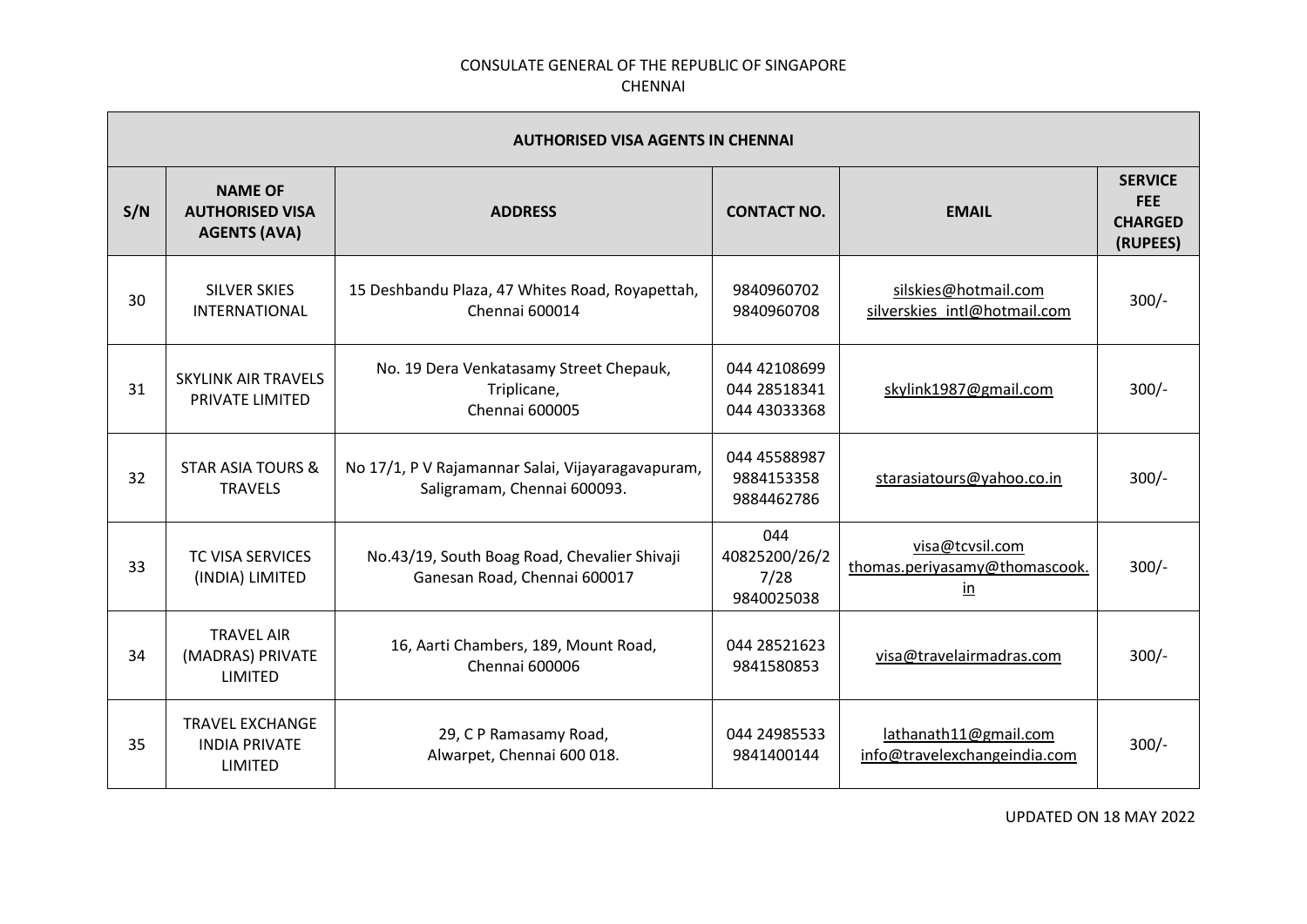| <b>AUTHORISED VISA AGENTS IN CHENNAI</b> |                                                                 |                                                                                                                    |                                                            |                                                            |                                                            |
|------------------------------------------|-----------------------------------------------------------------|--------------------------------------------------------------------------------------------------------------------|------------------------------------------------------------|------------------------------------------------------------|------------------------------------------------------------|
| S/N                                      | <b>NAME OF</b><br><b>AUTHORISED VISA</b><br><b>AGENTS (AVA)</b> | <b>ADDRESS</b>                                                                                                     | <b>CONTACT NO.</b>                                         | <b>EMAIL</b>                                               | <b>SERVICE</b><br><b>FEE</b><br><b>CHARGED</b><br>(RUPEES) |
| 36                                       | <b>TRAVEL KNIGHTS</b><br>PRIVATE LIMITED                        | 571/1 'C' Block (Inside Planet Grand<br>Hotel Campus) D.M.S Mount road,<br>Teynampet, Chennai 600018               | 044 24321493<br>9841056610                                 | travelknights1359@gmail.com                                | $300/-$                                                    |
| 37                                       | <b>TRAVEL VISA XPERTS</b>                                       | No. 245, Fountain Plaza 2 <sup>nd</sup> Floor<br>Pantheon Road, Egmore<br>Chennai 600008                           | 044 48633934<br>9940052086<br>9880198011                   | karthik@travelvisaxperts.in<br>velu@travelvisaxperts.in    | $300/-$                                                    |
| 38                                       | <b>TT ENTERPRISES</b><br>PRIVATE LIMITED                        | 1A, First Floor, Vadhiraja Centre, 351 Avvai<br>Shanmugam Road, Gopalapuram (opp. Geetha<br>Bhavan) Chennai 600086 | 044 42027226<br>044 43512623<br>044 43512166<br>9841038579 | vfwchennai@ttsvisas.com<br>consultant_chitras@ttsvisas.com | $300/-$                                                    |
| 39                                       | <b>UDAYAM AIR</b><br><b>TRAVELS</b>                             | 570, Mount Road, (opp. DMS Building) Teynampet,<br>Chennai 600018                                                  | 04442170303<br>9894999242                                  | uatmaa@yahoo.com                                           | $300/-$                                                    |
| 40                                       | <b>UNITED VISA</b><br><b>SERVICES PRIVATE</b><br>LIMITED        | Red Cross Building, 1st Floor<br>32/50 Red Cross Road (Montieth Road), Egmore,<br>Chennai 600008                   | 9841062657<br>9841772657                                   | unitedvisa@uvs.co.in                                       | $300/-$                                                    |